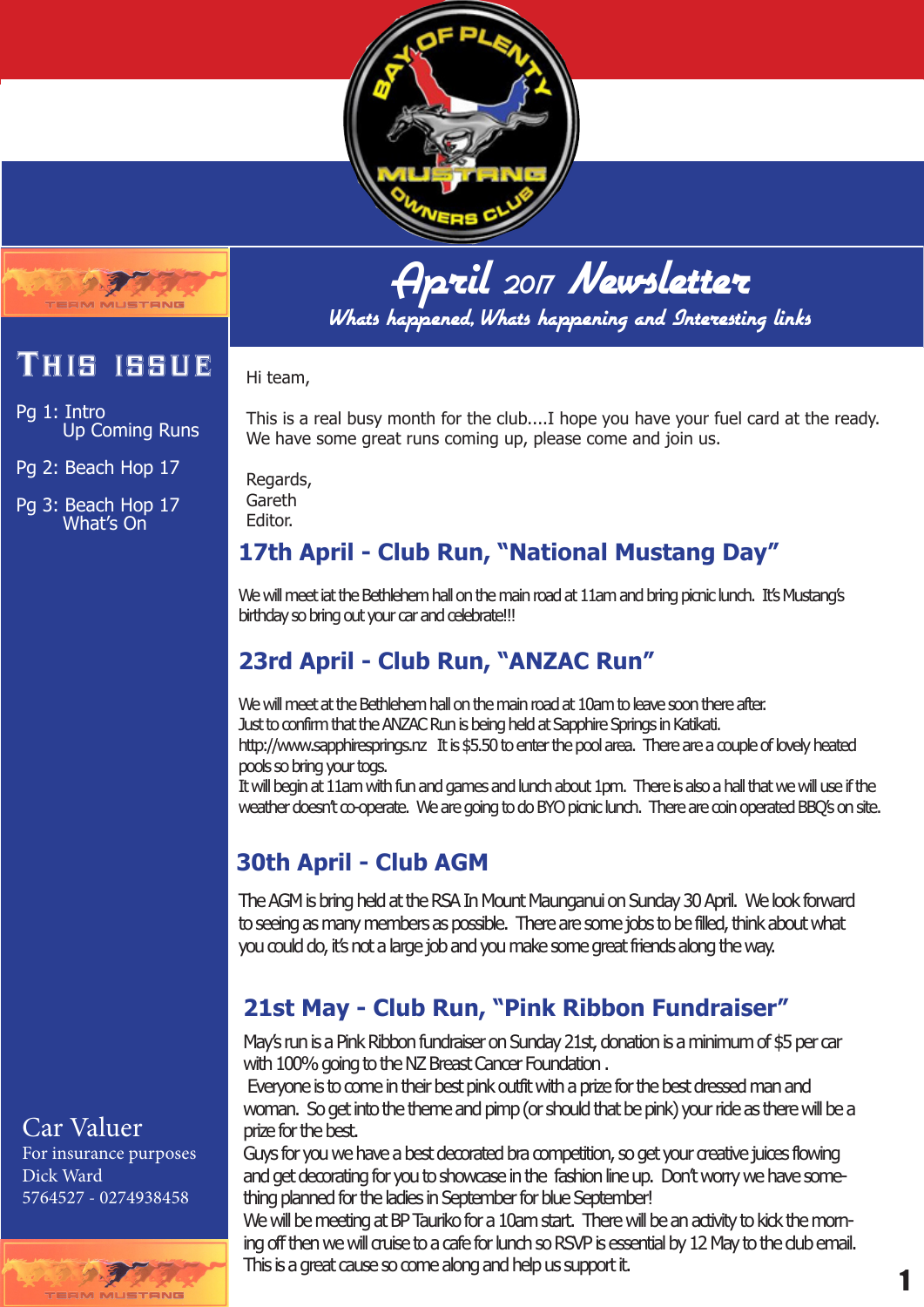#### **Beach Hop 17**

#### Beach Hop 17

STANG

Auckland man Graham Bailey, a self-confessed petrolhead who has owned more than 100 cars in his lifetime, went home on Sunday a very happy man - and with another car to add to his stable.

Mr Bailey, who spends six months of every year in Whangamata, is the proud new owner of the 2017 Beach Hop Limited Edition Mustang GT [pictured below] after his name was drawn from the thousands of hopefuls who put entries into the bin at the Ford Reserve (Williamson Park).

He said he was "very surprised but very happy" to have his entry selected.

"I was in with a chance just like everyone else," Mr Bailey said.

He got his first car - a Ford 8 - when he was 15 but his favourite is a Bugatti Veyron, an Italian vehicle.

He has attended every Beach Hop since it began and has entered the prize draw each year.

Prizes for the various competitions were handed over on Sunday at the close of the Hop just after midday, after which there was a mass exodus from Whangamata and life returned to normal for the permanent residents.

Mr Beach Hop himself, Noddy Watts, described Repco Beach Hop 17 "hugely successful".

"It's probably the smoothest running hop we've had - everything went like clockwork.

"The trip to Whitianga was sensational - they gave us a huge welcome. We will consider repeating that next year.

"As for the Ford reserve on Saturday, everyone who came up on stage said the crowd was the biggest they've ever seen."

He said he had not heard of any trouble in town as experienced in previous years.

"The behaviour of people was great, the bands were world class, and our two American guests, Chuck and Gene, said there was nothing like this in the United States. They were amazed."

The rain stayed away, everyone was happy and there to enjoy themselves, and there was little trouble reported to the police.

Apart from a light drizzle at one stage, the rain waited until almost 1pm yesterday to give everyone the chance to enjoy the final moments.

The Elvis caravan was auctioned and went to a keen fan for \$19,500.

Thousands of participants and spectators, in vehicles worth many millions of dollars collectively, poured into Whangamata over the past week for the annual event, boosting the permanent population of about 3500 to an estimated 110,000-plus.

Wednesday is always the official start day for each Beach Hop but many cars and their occupants arrive early and begin the "night cruise" which sees spectators in their thousands line the roads.

The Go Waihi Warm Up Party attracted more than 200 entrants with lots more enthusiasts joining them in Waihi.